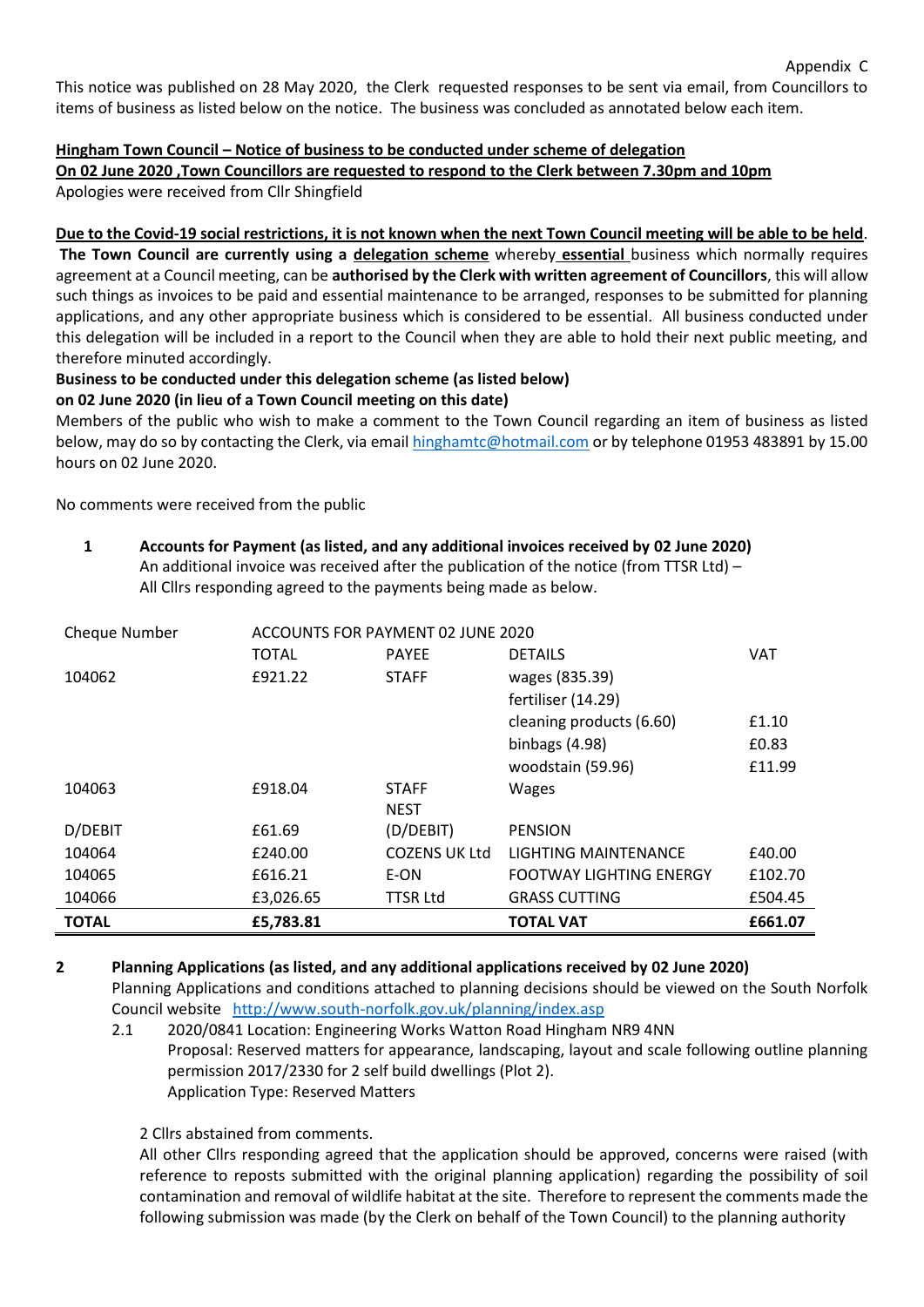"Hingham Town Council consider this application should be granted, but with due regard and consideration to mitigate any concerns raised with regard to soil contamination and loss of wildlife habitat (which would be relevant to this application) as per the ecology survey and Arboricultural report as submitted for the original application 2017/2330"

(additional application received after the publication of the notice)

2.2 2020/0936 Location: Land East Of The Fields Hingham Norfolk Proposal: Self build dwelling and garage.

Application Type: Full Planning Permission

2 Cllrs commented that the application should be granted (one with concerns regarding access and space for turning for vehicles associated with the build, and disturbance to neighbours)

All other Cllrs responding commented that the application should be refused, with concerns raised regarding the inadequate road structure, contrary to South Norfolk Council planning policy and being outside the development boundary.

Therefore to represent the comments made the following submission was made (by the Clerk on behalf of the Town Council) to the planning authority.

"Hingham Town Council consider that this application should be refused

The Fields is a very narrow road with sharp bends and is therefore unsuitable access for the heavy traffic/ size of vehicles required for the development of the site. The proposed development is likely to cause difficulties for existing residents, and pedestrians and cyclists using the road, with potential for the road to become blocked as there is no turning or passing places. The proposed development is likely to increase difficulties caused by existing issues with mud and poor drainage. The infrastructure of the road is insufficient and unsuitable to support this development.

Road safety issues have not been addressed.

The proposed development is Contrary to South Norfolk Council planning development management policy (policy DM 3:11)

Policy DM 3.11 Road Safety and the free flow of traffic

(1) On all sites development will not be permitted that endangers highway safety or the satisfactory functioning of the highway network.

(2) Planning permission will be granted for development involving the formation or intensified use of a direct access onto a Corridor of Movement providing it would not:

(a) Prejudice the safe and free flow of traffic or planned proposals for sustainable transport initiatives along the Corridor of Movement;

(b) Be practical to gain access from the site to the Corridor of Movement via a secondary road; and (c) Facilitate the use of the Corridor of Movement for short local journeys.

The proposed development is outside the development boundary.

A Similar proposal was turned down last year, the new application described as self build but this is not sufficient overriding benefit to allow this development".

# **3 Provision of Town Council Insurance Cover**

The current insurance policy (3 year agreement) expires on 01 September 2020. The Clerk is seeking a delegation to arrange the continuation of Insurance Cover for the Town Council with the current insurance provider for a further 3 years.

All Cllrs responding agreed to the Clerk arranging cover with the current insurance provider for a further 3 years.

# **4 Unmetered Supply of Electricity for Footway Lighting**

The current 3 year agreement ends on 30 June 2020. The Clerk is seeking a delegation to arrange a new agreement with the current energy provider for a further 3 years.

Quotations were received from E-on for 12, 24 or 33 month agreements.

6 Cllrs responding agreed to the new agreement being 33months

3 Cllrs agreed to the new agreement being 24 months

The Clerk has therefore signed and returned the agreement for the 33 month period.